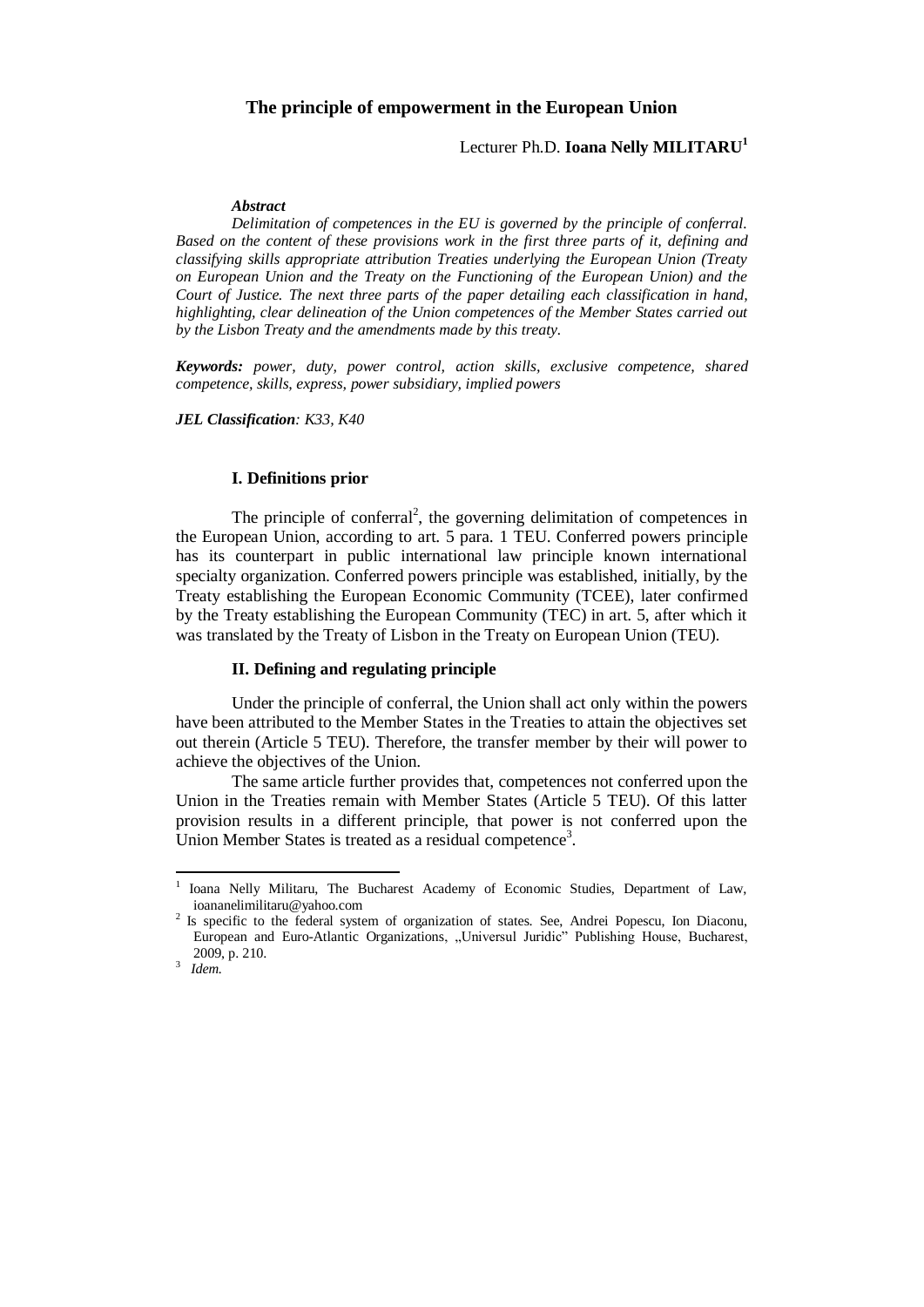With specific reference to the task of the institutions of power are the provisions of art. 13 TEU which require that each institution shall act within the powers conferred by the Treaties, in accordance with the procedures, conditions and objectives set by them. According to the Court of Justice, confers jurisdiction according to Art. 5 TEC (Article 5 TEU) - the legal nature of a transfer is irreversible, further stating that it is "a community equipped with its own power ... and more specifically with real powers arising from a limitation of jurisdiction or transfer power to the states to the Community, the transfer to be carried from the state of their legal order, law, the benefit of the Community legal order, the rights and obligations corresponding to the Treaty, and train (...) a permanent limitation of their sovereign rights"<sup>4</sup>.

Irreversible transfer in the design of the Lisbon Treaty, however, be viewed subject to the provisions according to which any Member State may decide to withdraw from the Union (...) (Art. 50 TEU). Therefore the transfer is irreversible, possibly during the State is a member of the Union.

### **III. Classification of task competence in the European Union**

Prerogative powers are divided by multiple Criteria:

1. According to TFEU and jurisprudence of the Court of Justice, after the extent and nature of the powers conferred Communities/Union<sup>5</sup>, which is unprecedented in international law, prerogative powers are divided into:

a) control skills and powers of action;

b) an international skills and competencies of boarding state.

2. Depending on the relations that are established between the national competence of Member States and the EU (institutions), Treaties confer on:

a) Union exclusive competence and

b) a shared competence with the Member States.

3. After award technical skills, the doctrine took shape following classification task skills:

a) express competence (explicit);

b) subsidiary skills (complementary);

c) implied powers (extension).<sup>6</sup>

<sup>4</sup> CJCE, 6/64, Da Costa, 15. 07. 1964, Rec. 1141.

<sup>5</sup> See Raluca Bercea, *Community law. Principles*, C.H. Beck House, Bucharest, 2007, p. 304.

<sup>6</sup> See Guy Isaac, Marc Blanquet, *Droit communautaire general*, 8 ed., Dalloz, Paris 2001, p. 36, 40, J.A. Usher, *The scope of Community Competence. Its Recognition and Enforcement,* Journal of Common Market Studiers, n. 2, December 1985, p. 121; A. Tizzano, *Quelques Observations sur le Développement des compétences communautaires*, Revue du Marché unique européen, n. 4/1998, p. 81.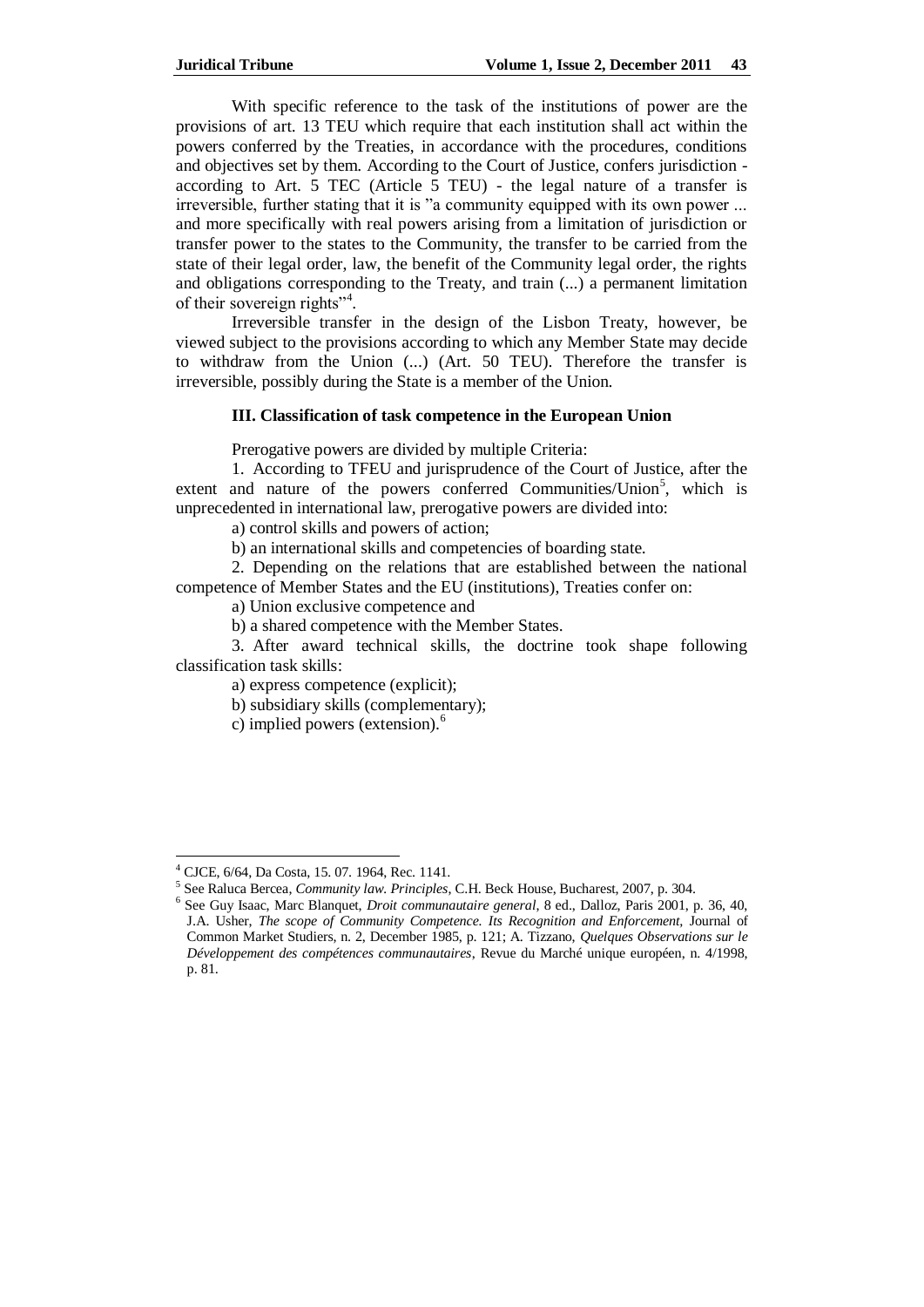# **IV. Control skills and powers of action. Skills and competencies of an international boarding state**

**Control powers** by the fact that, whenever treaties create obligations on the Member States and EU institutions simultaneously granted mainly Commission general power to control their execution (Article  $258$  TFEU<sup>7</sup>). The Court of Justice of the European Commission exercises control over when it performs its function of supervising the application of EU law (Art. 17 TEU). In a number of cases, the special gives EU institutions jurisdiction treaties derived, authorization, which authorizes, approves or denies the acts adopted by Member States (art.  $42^8$ ,  $130^9$ ,  $131<sup>10</sup>$ , all TFEU). In particular, the Commission has the responsibility to implement a safeguard clause allowing Member States to derogate from their obligations $^{11}$ . Power control is exercised through non-binding acts (eg. the Committee which draws attention to risks in the crime, or conduct suggesting recommendations comply with the rules of law), or mandatory (Commission's decisions<sup>12</sup> or approvals exemptions $^{13}$ ).

**Action powers.** In certain areas and under the Treaties, the Union shall have jurisdiction to take action to support, coordinate or supplement the actions of Member States, without thereby superseding their competence in these areas (Article 2. 5 TFEU). The Union shall have competence:

 to carry out activities in research, technological development and space, in particular to define and implement programs, the exercise of that power may result in Member States being prevented from exercising its jurisdiction (Article 4 par. 3 TFEU);

 to take action and conduct a common policy, development cooperation and humanitarian aid, the exercise of those powers may have the effect of depriving the Member States the opportunity to exercise its jurisdiction (art. 4 par. 4 TFEU);

<sup>7</sup> See Guy Isaac, Marc Blanquet, *work cited*, p. 32.

<sup>8</sup> Council may, on a proposal support.

<sup>&</sup>lt;sup>9</sup> European Central Bank, national central banks or members of their decision-making bodies shall seek or take instructions from Union institutions, bodies or agencies, the governments of the Member States or any other body.

<sup>&</sup>lt;sup>10</sup> Each Member State shall ensure that its national legislation including the statutes of its national Treaties and the Statute of the ESCB.

<sup>&</sup>lt;sup>11</sup> For example, art. 66 TFEU (which provides that the Commission may propose to the Council, after consulting the ECB, adopt safeguard measures if capital movements from third countries or for cause, or threaten to cause serious difficulties for the functioning of economic and monetary union), or art. 143 TFEU (which provides that if the Council did not grant mutual assistance recommended by the Commission to the Member States of the Council has not decided that they fulfill the necessary conditions for adopting the euro), or art. 139 TFEU (the Commission has the right to authorize, the Member State with a derogation is in difficulties to take protective measures and rules whose conditions are defined).

<sup>&</sup>lt;sup>12</sup> For example art. 96 TFEU, which provides that the Commission may authorize transport policy.

<sup>&</sup>lt;sup>13</sup> For example, according to art. 27 TFEU, the Commission may propose measures that take the form of exemptions, which have, however, temporary, and to disturb as little functioning common market.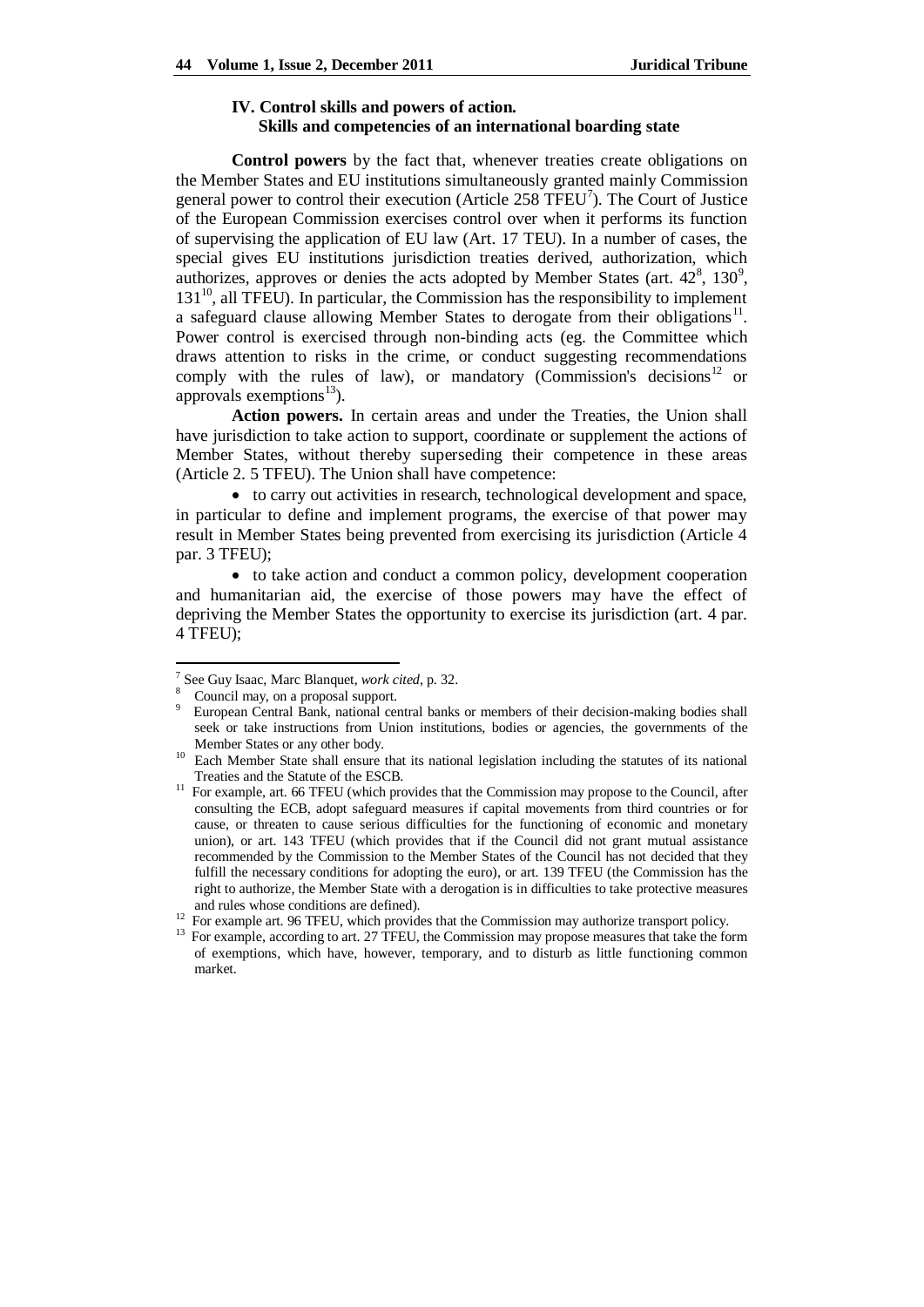to carry out actions to support, coordinate or supplement the action of Member States (Article 6 TFEU). At European, these actions on the following areas: a. protect and improve human health, b. industry, c. culture, d. tourism, e. education, f. civil protection, g. administrative cooperation. An original element of community building / union led and it determines the exercise of the type of international and domestic type - state.

International competence of the Union is made in light of $14$ :

• The power of information and consultation. For example, according to art. 337 TFEU (ex 284 TEC) "to fulfill the tasks entrusted to him - so in a general way - the Commission may request any information and carry out all necessary checks,, and the TEuratom are considered those specific provisions obliging Member States to inform or consult Community institutions, especially before they consider adopting measures to be taken (Article 34);

 The power of policy coordination and conduct of the Member States. Thus, according to art. 5. 1 TFEU, Member States shall coordinate their economic policies within the Union. In this respect the Union:

1. take measures to ensure coordination of labor employment of the Member States, in particular by defining guidelines for these policies;

2. may take initiatives to ensure coordination of Member States' social policies. This power is exercised through recommendations, which calls for a certain conduct, but "not bound" by the Member States (Article 288 para. last TFEU). Another example is the Commission in specific cases provided for in the Treaties, shall adopt recommendations (art. 292, last sentence, TFEU). The Council also adopted recommendations under Art. 292 para. 1 TFUE, or in terms of art. 168  $TFEU<sup>15</sup>$ .

Coordination can take and as required, for example, under a directive, Member States of destination linking the outcome to be achieved, leaving national authorities the freedom to form and methods. The Directive is therefore a specific instrument for coordinating national laws (in accordance with Art. 50 TFEU, the European Parliament, Council and Commission, and art. 53 TFEU, the European Parliament and Council). Another example of coordination is achieved competence in certain cases, through decisions to Member States of the Council (Article 126 § 9 TFEU).

Through boarding skills, the Union has, especially, the power which it exercises directly on the citizens of Member States. They are exercised through:

• Regulation that is clearly the legislature of the Union. It general, impersonal, is directly applicable in Member States, giving rise, in the same time, the rights and obligations not only for Member States but also for their citizens (Article 288 para. 2 TFEU);

<sup>14</sup> See Guy Isaac, Marc Blanquet, *work cited*, p. 34, 35.

<sup>&</sup>lt;sup>15</sup> Council, the Commission, may also adopt recommendations for the purposes set forth in this Article (Article 168 TFEU).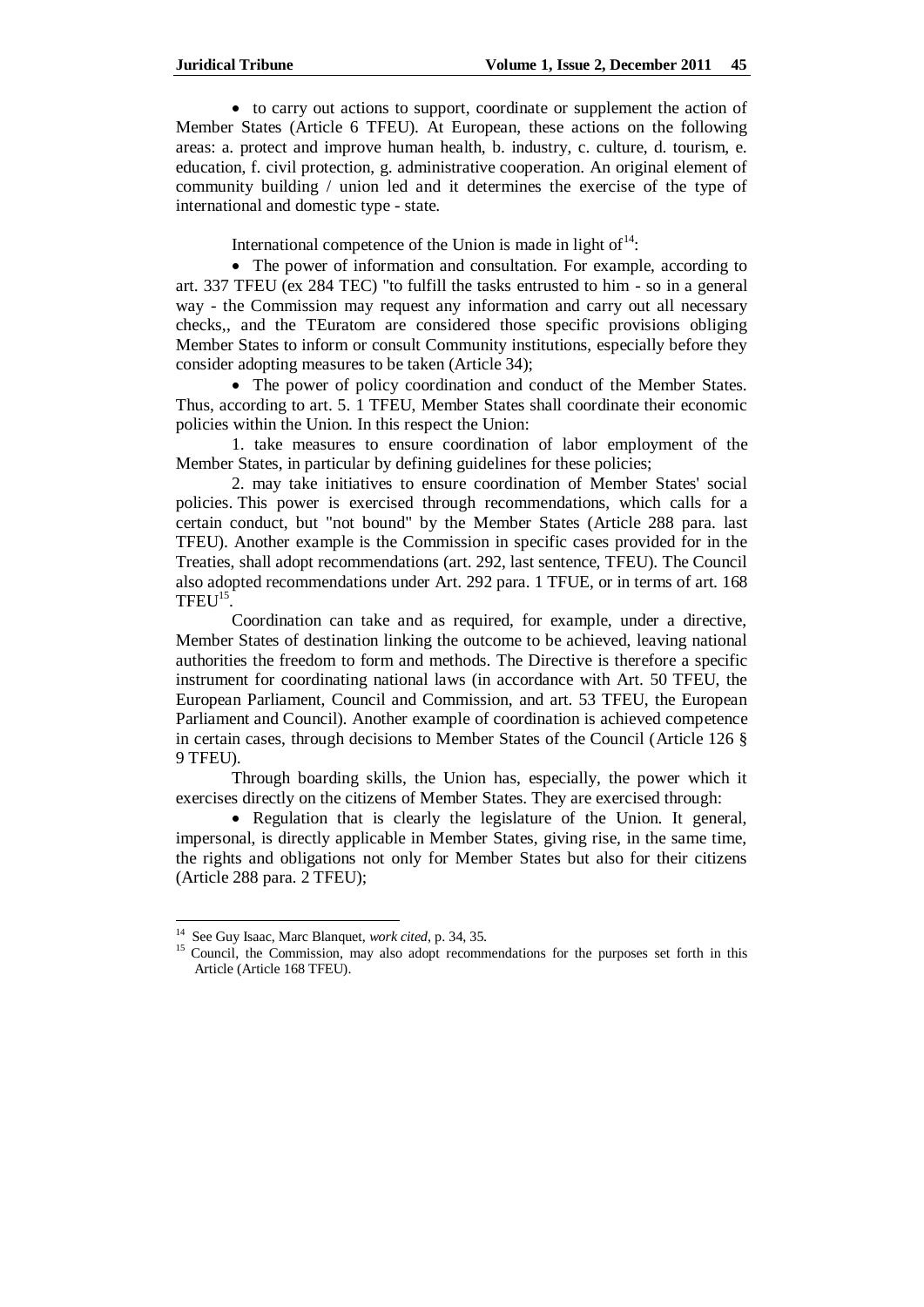Decisions (adopted by the Council or Commission) to "link" which is addressed to individuals (Art. 288 para. 4 TFEU);

• Pretoria Court open to individuals who may act under the action for annulment (Article 263 TFEU);

• International agreements that the Union may conclude with third countries or international organizations through which creates rights and obligations for individuals and have legal force in Member States (according to Art. 216 TFEU $16$ ).

• Special agreements with neighboring countries, according to art. 8 para. 1 and 2 TEU, the Union develop a special relationship with them, in order to establish an area of prosperity and good neighborliness, founded on the Union<sup>17</sup> values, characterized by close and peaceful relations based on cooperation. These agreements may contain reciprocal rights and obligations and the possibility of undertaking activities jointly. Their implementation is subject periodic concentration.

# **V. Union exclusive competence and shared competence with the Member States**

Along with these treaties regulates and competence they consider to be only Member States (or reserved). Treaties provide that it shall not under the exclusive competence of the Union or Union shared competence with the Member States (Article 20 TEU and Art. 326 -334 TFEU).

Exclusive competence the Union shall be exercised in a specific area in which only it can legislate and adopt legally binding acts (Article 2.1, art. 3 TFEU). In these areas Member States may legislate only if ability by the Union or for the implementation of Union acts. The Union's competence is exclusive in the following areas:

- a. customs union;
- b. establish the competition rules necessary for its operation;
- c. Monetary policy for Member States whose currency is the euro;

d. conservation of marine biological resources under the common fisheries

policy;

1

e. common commercial policy;

f. an international agreement when its conclusion is provided by a legislative act of the Union or is necessary to enable the Union to exercise its internal competence, or insofar as it may affect common rules or may change their scope. Shared competence with the Member States shall be exercised in a specific area, the Union and Member States may legislate and adopt legally binding (Article 4.1 TFEU). Therefore, when the Treaties confer on the Union a competence shared

<sup>16</sup> See P. Manin, *À propos de l'accord instituant l'OMC et de l'accord sur les marchés publics: la question de l'invocabilité des accords internationaux conclus par la Communautés européenne*, RTDE, 1997, p. 399 .

<sup>&</sup>lt;sup>17</sup> The values referred to in art. 2 TEU.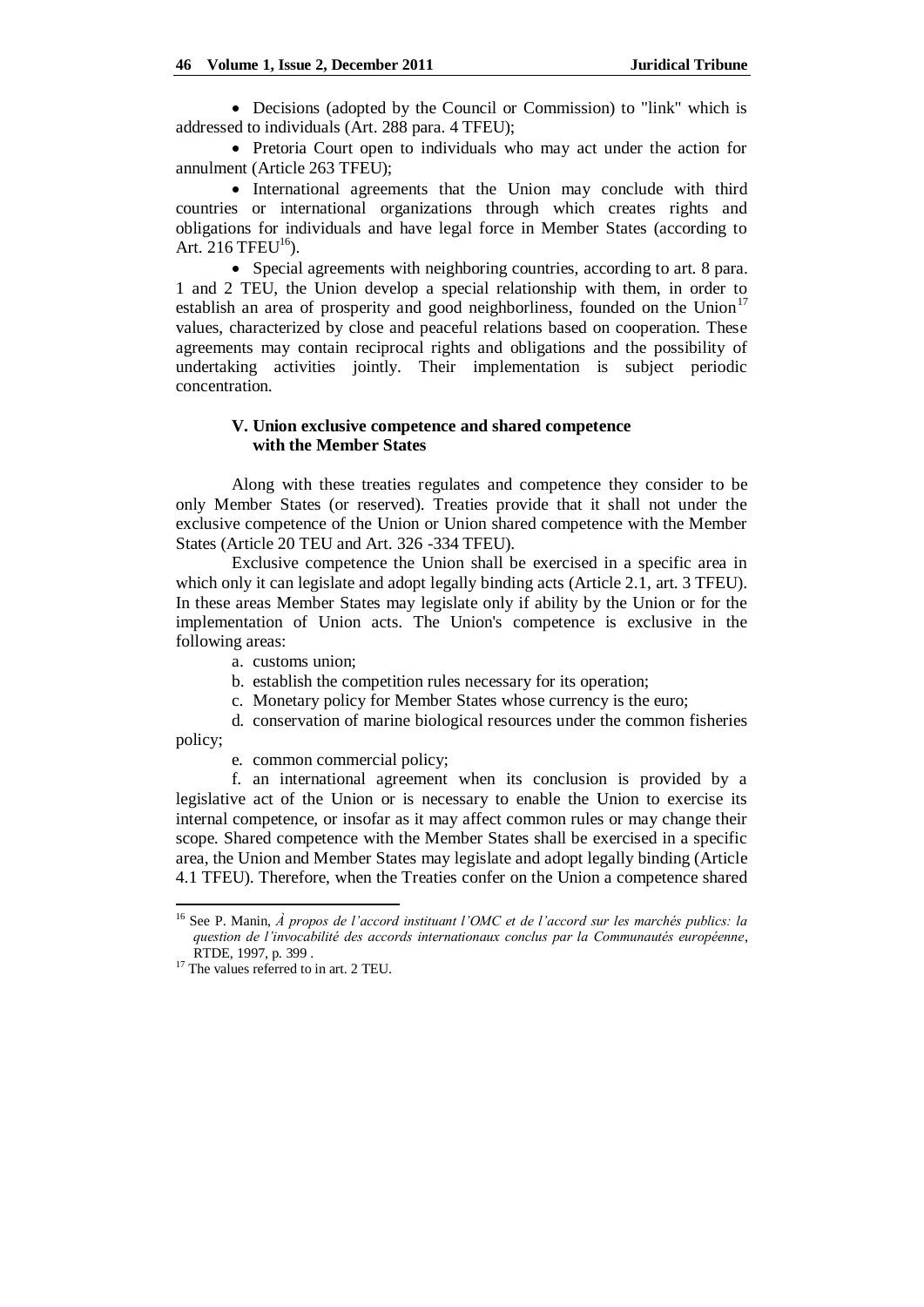with the Member States in a given area, Member States shall exercise their competence to the extent that the Union has not exercised its competence, or has decided to cease exercising it more. The latter situation arises when the relevant EU institutions decide to repeal a legislative act, in particular to ensure better compliance with the principles of subsidiarity and proportionality. The Council may, at the request of one or more of its members (representatives of Member States) to submit proposals for repealing a legislative act. Likewise, representatives of the Governments of Member States under the ordinary revision procedure provided for in art. 48 paragraph. 2-5 TFEU may decide to amend the Treaties on which the Union is founded, including either to increase or reduce the competences conferred on the Union (in the said Treaties) $^{18}$ .

Shared competence between the Union and the Member States applies in the following main areas (Art. 4 para. 2 TFEU): a. internal market; b. social policy, for aspects defined in the TFEU; c. economic and social cohesion; d. agriculture and fisheries, excluding the conservation of marine biological resources; e. environment; f. consumer protection; g. transport; h. trans-European networks; i. energy; j. area of freedom, security and justice; k. common safety concerns in public health matters, for aspects defined in the TFEU.

Exclusive competence of Member States (or reserved) shall be exercised in the realm of enhanced cooperation. According to Art. 20 TEU and 329 TFEU, Member States which wish to establish between themselves a form of cooperation within the competences of the Union non-exclusive may use its institutions and exercise those competences by applying the relevant provisions of the Treaties. Enhanced cooperation shall aim to further the objectives of the Union, protect its interests being open at any time to all Member States.

#### **VI. Skills express (express), subsidiary (complementary) and implicit (extension)<sup>19</sup>**

According to art. 5 TEU, the Union shall act only within the powers have been assigned by the Treaties to attain the objectives set by them. Also, EU institutions have not only the powers conferred<sup>20</sup> upon them, that their actions can and should manifest in a number of areas, limiting determined by the Treaty.

The principle of empowerment is reflected in the functional competence of each institution, to promote the Union's values, its objectives, serve its interests, its citizens and its Member States. (Article 13 para. 1 TEU).

Within the limits of the powers conferred by TEU and TFEU are considered especially binding instruments, especially the legislative power, the

1

 $18$  Declaration concerning the delimitation of powers, relating to the provisions TEU and TFEU.

<sup>19</sup> See Guy Isaac, Marc Blanquet, *work cited*, p. 36, 40, J.A. Usher, *The scope of Community Competence. Its Recognition and Enforcement*, Journal of Common Market Studiers, n. 2, December 1985, p. 121; A. Tizzano, *Quelques Observations sur le Développement des compétences communautaires,* Revue du Marché unique européen, n. 4/1998, p. 81.

<sup>&</sup>lt;sup>20</sup> Article 13 para. 2 TEU.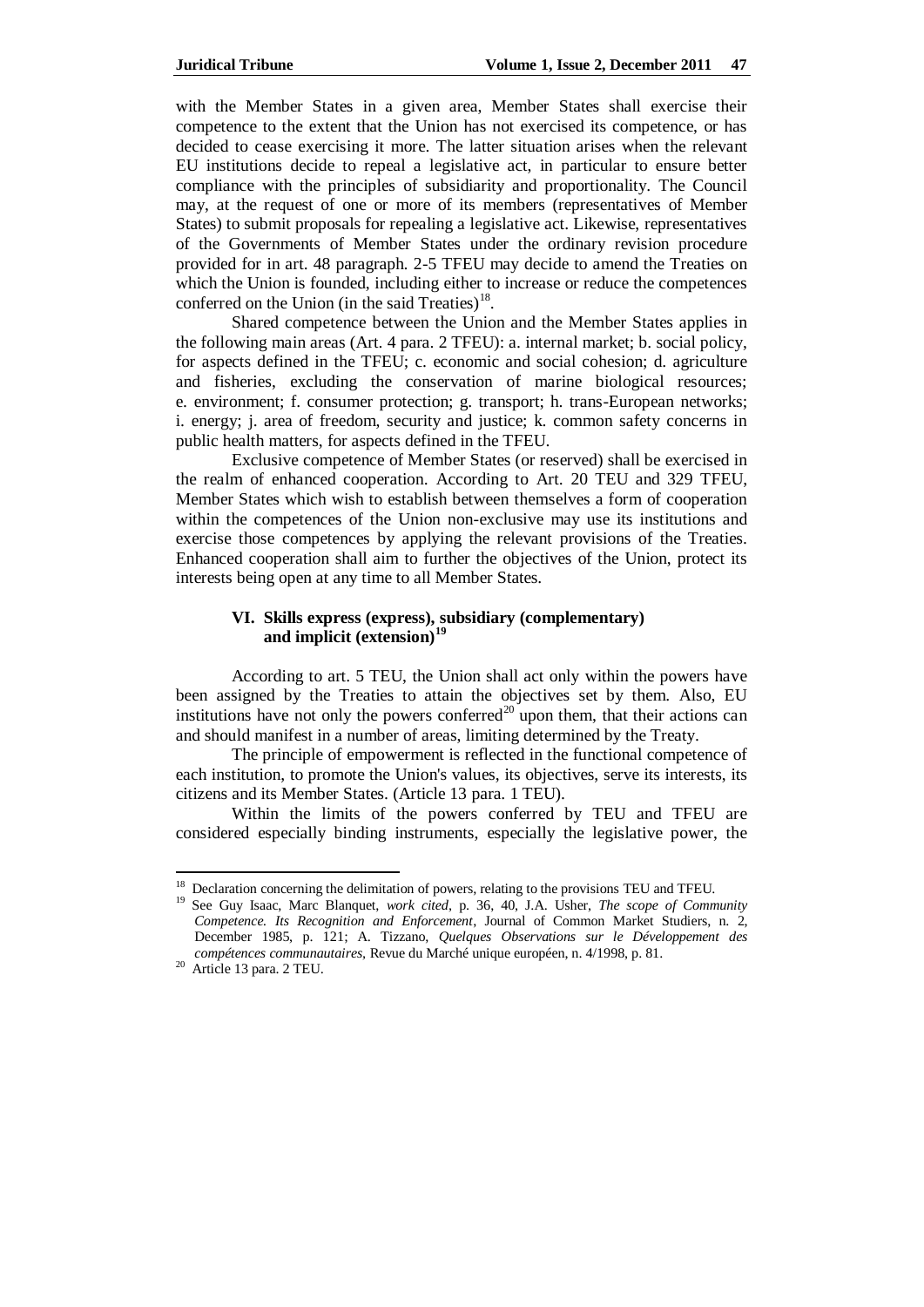institutions "receiving" only specific tasks, not general (Article 288 TFEU, art. TEuratom 161).

**Express powers**. Prior to the Lisbon Treaty, EU treaties had no skills as subjects<sup>21</sup>, but as goals, actions taken, or functions performed. Confers jurisdiction on the economy treaties are made according to a functional approach in a future economic<sup>22</sup> predominant. Reason functionalist method, for which, we believe that the authors chose the constituent Treaties of the European Communities, was the lack of a clear separation between the powers - even explicit - Communities and Member States, therefore, in practice, the extent, the intensity of Community competence was highly variable, depending on  $\arccos^{23}$ . For example:

 Competent institutions resulting from all their power was allocated to point and limited<sup>24</sup>;

• The powers were given a synthetic and comprehensive manner<sup>25</sup>. Functional method sometimes can lead to a potential legal skills, unlimited, viewed in their totality<sup>26</sup>.

Clear delineation between Member State and the Union is carried out by the Lisbon Treaty, as mentioned above the principle of conferral, under art. 5 TEU.

**Skills subsidiary**<sup>27</sup>. Treaty texts resulting from the analysis of awareness of their authors, that the powers conferred specific powers as exercised under the functional competence of the institutions are not sufficient to achieve the objectives set out expressly in the Treaty (according to art. 3 to 6 TFEU, art. 1 and 2 TEuratom).

In this regard, Article 352 TFEU (ex. 308 TEC) and 203 TEuratom, state:, "where action by the Union should prove necessary within the policies defined in the Treaties, to attain one of the objectives set out in the Treaty without that they have provided the necessary powers, the Council, acting unanimously on a proposal from the European Parliament's approval, adopt appropriate measures".

<sup>&</sup>lt;sup>21</sup> Federal constitutions are presented on materials competence, for example: trade, currency, civil justice, protection etc. See Guy Isaac, Marc Blanquet, *work cited,* p. 36.

<sup>&</sup>lt;sup>22</sup> Example of economic, involves creating a single market such powers. *Ibid*, p. 36.

<sup>23</sup> *Ibid*, p. 36, and Raluca Bercea, *work cited*, p. 306.

<sup>&</sup>lt;sup>24</sup> For example, the powers conferred on the Commission and Council in order to remove obstacles interposed to the free movement of goods, persons and services during the transition. *Ibid*, p. 37

<sup>&</sup>lt;sup>25</sup> For example, institutions powers in matters of common policies. *Ibid*, p. 37.

<sup>&</sup>lt;sup>26</sup> For example, the Council is empowered under Art. 115 TFEU, "to adopt directives for the approximation of laws, regulations and administrative provisions of Member States which directly affect the establishment or functioning of the internal market" or dealing with the "establishment and functioning of the internal market" (Article 114 TFEU). The scope of these provisions shall not circumscribe a subject, but include categories of acts, such diverse rules: fiscal, social, technical, food, veterinary, criminal etc. *Idem*, p. 37; René Berentz, *The Internal Market Unlimited: Some Observations on the legal basis of Community legislations*, Common Market Law Review, 1992, p. 85.

<sup>27</sup> See Guy Isaac, Marc Blanquet, *work cited*, p. 37, H. Lesguillons, *Lextinsion des compétences de la CEE par l'article 235*, AFDI, 1974, p. 886; G. Olmi, *La place de l'article 235 CEE dans le système des attributions de compétence a la Communauté*, Mélanges Dehousse, Labor, Bruxelles et Nathan, Paris, 1979, p. 279.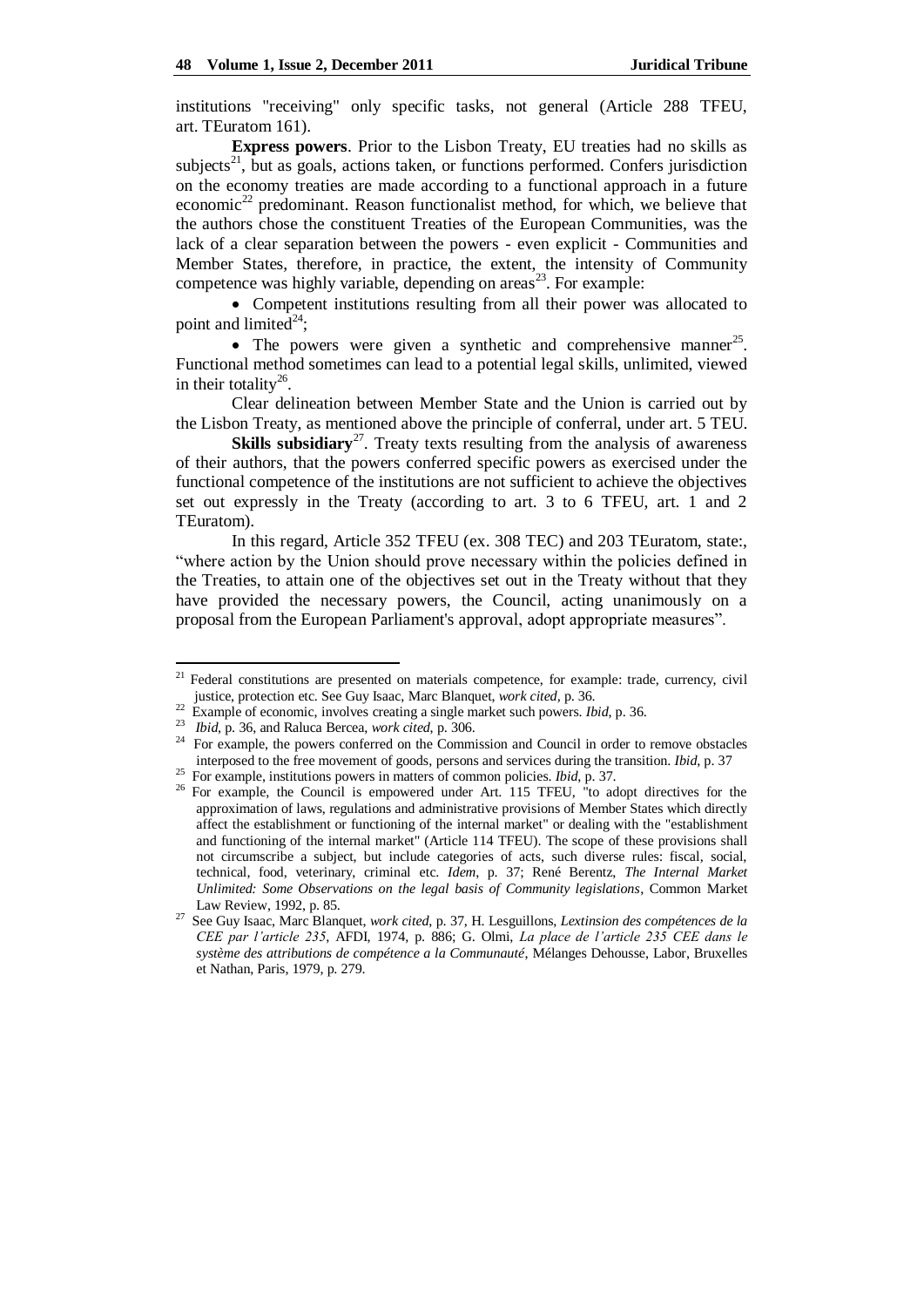These items allow to achieve these objectives, extending the functional competence of the institutions the size of material competence of the Union. Subsidiary powers (or complementary) is just a means to extend the functional competence of EU institutions in areas of material competence of the Union. "Appropriate measures" that the Council can take are legal instruments referred to in art. 288 TFEU (ex. art. 249 TEC). For example, through regulations, the Council must, direct, new obligations for Member States or individuals, confer new powers to Community institutions exercise can create new organs, and especially to give them legal status<sup>28</sup>. The Court pointed out in this respect that art. 352 TFEU (ex 308 TEC) allows Council to "take appropriate measures, including external relations<sup>29</sup>, the Council may act by agreement concluded with third countries".

The use of the powers of branches is subject to a number of requirements  $30$ . the action envisaged should aim to achieve one of the objectives of the Union, this action must be necessary to achieve that objective (Court With limited control in the field) is required the treaty has not provided skills required for the purpose intended (or even if such powers be reduced).

**Implied powers**<sup>31</sup>. If at first, international law recognized those powers not expressly assigned but are indispensable to achieve the most complete of the tasks conferred on international organizations subsequently upheld the award of new powers and functions to the extent that they are necessary to achieve goals set by the acts institution<sup>32</sup>. Community institutions had unwritten skills, according to the theory of implied powers. Court expressly recognized that this theory also applies to Community law<sup>33</sup>, by its application in foreign jurisdiction Communities, stating the following "power which assumes external commitments can result not only from a power expressly provided in treated but results in a manner such default provisions"<sup>34</sup>. "Therefore the Court has recognized a parallel between internal

 $28\,$ Using art. 352 TFEU (308 TEC) has allowed many community activities - in economic and monetary union, by creating the European Monetary Cooperation Fund (Regulamnetul of 03. 04. 1973, OJEC no. 89/2 of 05. 04. 1973); - in regional, by creating the European Regional Development fund (Regulation of 18. 03. 1975 16. 12. 1980, OJEC no. 73 / 1, 21. 03. 1975 and L.349/10 of 23 . 12. 1980) - on social, by creating the European Centre for the development of professional groups, implementation of the principle of equal tratatament between workers, women and men (guidelines of 09. 02. 1976 19. 12. 1978 OJEC, no. L 39/40 of 12. 02. 1976, L. 6 / 24 from 10. 01. 1979) - Foreign economic relations the Cooperation agreements with third countries. These community actions allowed also the implementation of policies, entirely new, for example, energy policy (Regulation of 09. 11. 1973, OJEC no. L. 412 / 1 of 12. 11. 1973 ), policy research, in addition, Euratom programs since 1973, environmental policy, such as water quality standards (directives of 12. 06. 1975 and from 08. 12. 1975, OJEC no. L. 194 of 25. 07. 1975 and L. 31 of 05. 02. 1976), or the protection of wild birds (Directive of 02. 04. 1979, OJEC no. L. 103 of 25. 04. 1979, consumer policy (Directive of 19. 07. 1979, OJEC no. L. 158/19 of 26. 06. 1979).

<sup>29</sup> CJCE, 22/70, Comm. c/Conseil, 31. 03. 1971, Rec. 263.

<sup>30</sup> See Raluca Bercea, *work cited*, p. 307.

<sup>31</sup> See, Guy Isaac, Marc Blanquet, *work cited*, p. 40.

<sup>&</sup>lt;sup>32</sup> ICJ, Avis, 11.04. 1949, on the damages suffered by the individual serving the United Nations, Rec. 154, p. 174.

<sup>33</sup> ECJ, 8 / 55, Fédéchar, 29. 11. 1956, Rec. 291.

<sup>34</sup> Avis, 1 / 76, 26. 04. 1977, Rec. 754.